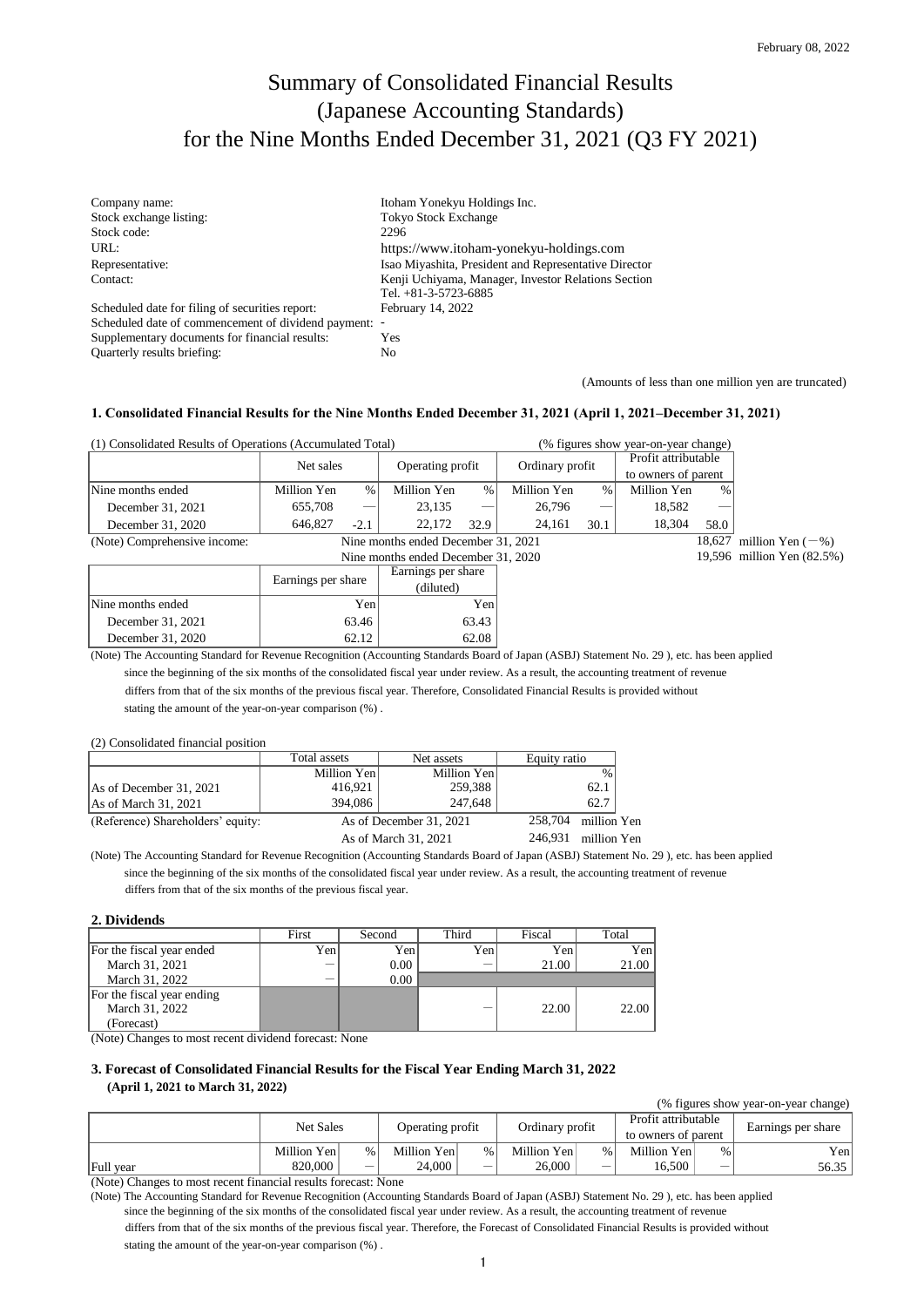## **Consolidated Financial Statements** ItohamYonekyu Holdings Inc. (2296)

(1) Consolidated Balance Sheets

|                                           |                      | (Million Yen)           |
|-------------------------------------------|----------------------|-------------------------|
|                                           | As of March 31, 2021 | As of December 31, 2021 |
| <b>ASSETS</b>                             |                      |                         |
| <b>Current assets</b>                     |                      |                         |
| Cash and deposits                         | 50,952               | 20,208                  |
| Notes and accounts receivable-trade       | 86,591               | 126,222                 |
| Merchandise and finished goods            | 63,313               | 71,421                  |
| Work in process                           | 1,745                | 1,268                   |
| Raw materials and supplies                | 17,174               | 20,136                  |
| Other                                     | 6,617                | 10,944                  |
| Allowance for doubtful accounts           | (10)                 | (16)                    |
| <b>Total current assets</b>               | 226,384              | 250,183                 |
| <b>Non-current assets</b>                 |                      |                         |
| Property, plant and equipment             |                      |                         |
| Buildings and structures, net             | 36,433               | 36,192                  |
| Machinery, equipment and vehicles, net    | 28,919               | 28,315                  |
| Tools, furniture & fixtures, net          | 1,468                | 1,451                   |
| Land                                      | 25,745               | 25,933                  |
| Leased assets, net                        | 2,758                | 2,515                   |
| Others, net                               | 2,269                | 1,802                   |
| Total property, plant and equipment       | 97,595               | 96,210                  |
| <b>Intangible assets</b>                  |                      |                         |
| Goodwill                                  | 19,573               | 18,512                  |
| Other                                     | 2,150                | 3,518                   |
| <b>Total intangible assets</b>            | 21,724               | 22,030                  |
| <b>Investments and other assets</b>       |                      |                         |
| Investment securities                     | 29,331               | 29,011                  |
| Retirement benefit asset                  | 12,162               | 12,981                  |
| Other                                     | 6,993                | 6,603                   |
| Allowance for doubtful receivables        | (105)                | (99)                    |
| <b>Total investments and other assets</b> | 48,382               | 48,495                  |
| <b>Total non-current assets</b>           | 167,702              | 166,737                 |
| <b>Total Assets</b>                       | 394,086              | 416,921                 |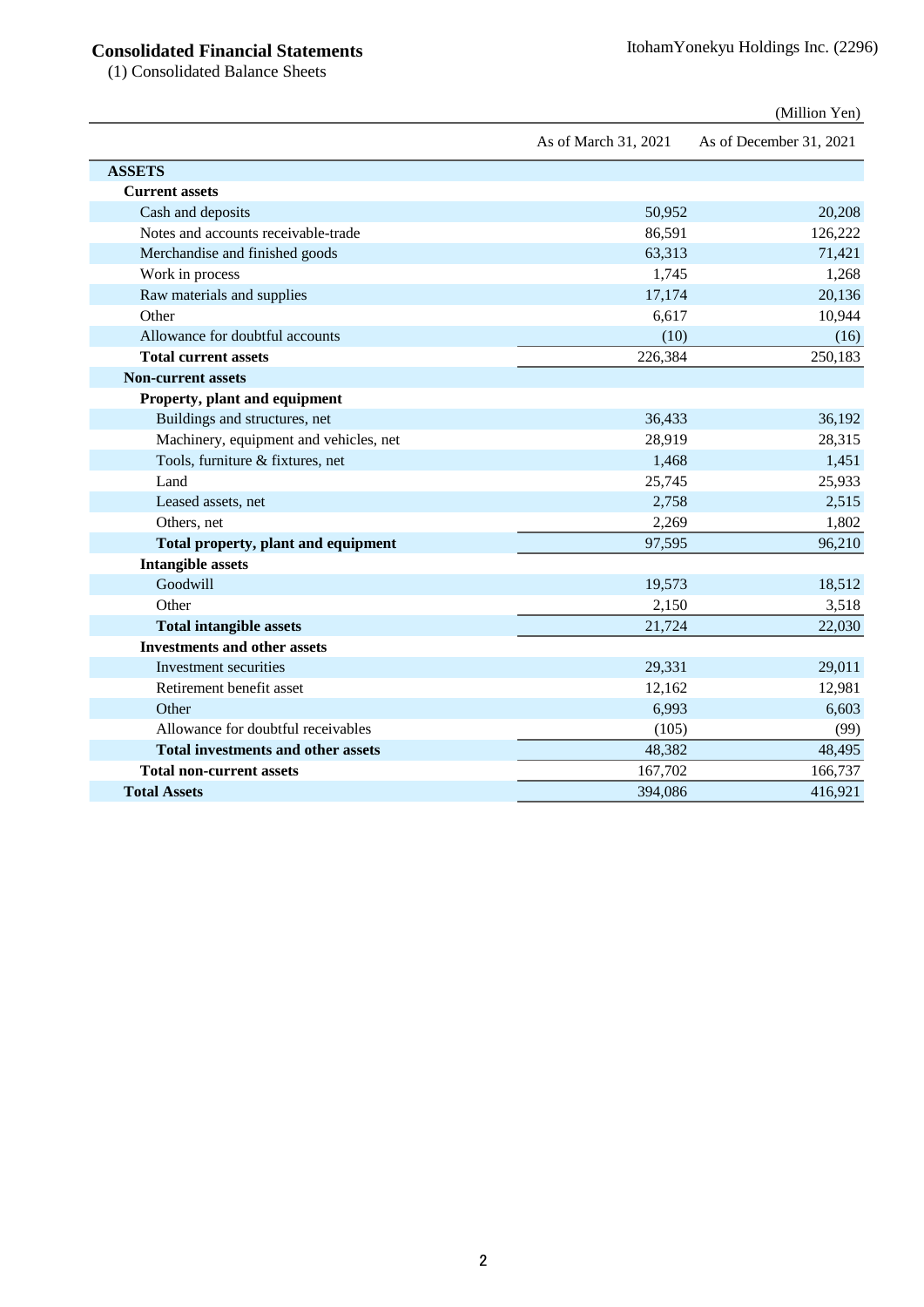|                                                       |                      | (Million Yen)           |
|-------------------------------------------------------|----------------------|-------------------------|
|                                                       | As of March 31, 2021 | As of December 31, 2021 |
| <b>Liabilities</b>                                    |                      |                         |
| <b>Current liabilities</b>                            |                      |                         |
| Notes and accounts payable-trade                      | 56,615               | 70,945                  |
| Electronically recorded obligations                   | 1.660                | 1,936                   |
| Short-term loans payable                              | 25,704               | 20,421                  |
| Current portion of Long-term loans payable            | 155                  | 150                     |
| Income taxes payable                                  | 4,149                | 1,747                   |
| Provision for bonuses                                 | 6,397                | 3,470                   |
| Provision for directors' bonuses                      | 147                  | 112                     |
| Provision for loss on disaster                        | 467                  | 329                     |
| Other                                                 | 27,743               | 34,277                  |
| <b>Total current liabilities</b>                      | 123,041              | 133,390                 |
| <b>Non-current liabilities</b>                        |                      |                         |
| Long-term loans payable                               | 10,717               | 10,606                  |
| Net defined benefit liability                         | 1,725                | 1,733                   |
| Asset retirement obligations                          | 1,475                | 1,488                   |
| Other                                                 | 9,477                | 10,312                  |
| <b>Total non-current liabilities</b>                  | 23,396               | 24,141                  |
| <b>Total liabilities</b>                              | 146,438              | 157,532                 |
| <b>Net assets</b>                                     |                      |                         |
| <b>Shareholders' equity</b>                           |                      |                         |
| Capital stock                                         | 30,003               | 30,003                  |
| Capital surplus                                       | 96,624               | 96,615                  |
| Retained earnings                                     | 116,989              | 129,268                 |
| Treasury shares                                       | (3,624)              | (4,150)                 |
| Total shareholders' equity                            | 239.992              | 251.737                 |
| Other accumulated comprehensive income                |                      |                         |
| Valuation difference on available-for-sale securities | 7,298                | 6,474                   |
| Deferred gains or losses on hedges                    | (329)                | (356)                   |
| Foreign currency translation adjustment               | (3,073)              | (1,868)                 |
| Remeasurements of defined benefit plans               | 3,042                | 2,716                   |
| Total accumulated other comprehensive income          | 6,939                | 6,967                   |
| <b>Subscription rights to shares</b>                  | 131                  | 118                     |
| Non-controlling interests                             | 585                  | 565                     |
| <b>Total net assets</b>                               | 247,648              | 259,388                 |
| <b>Total liabilities and net assets</b>               | 394,086              | 416,921                 |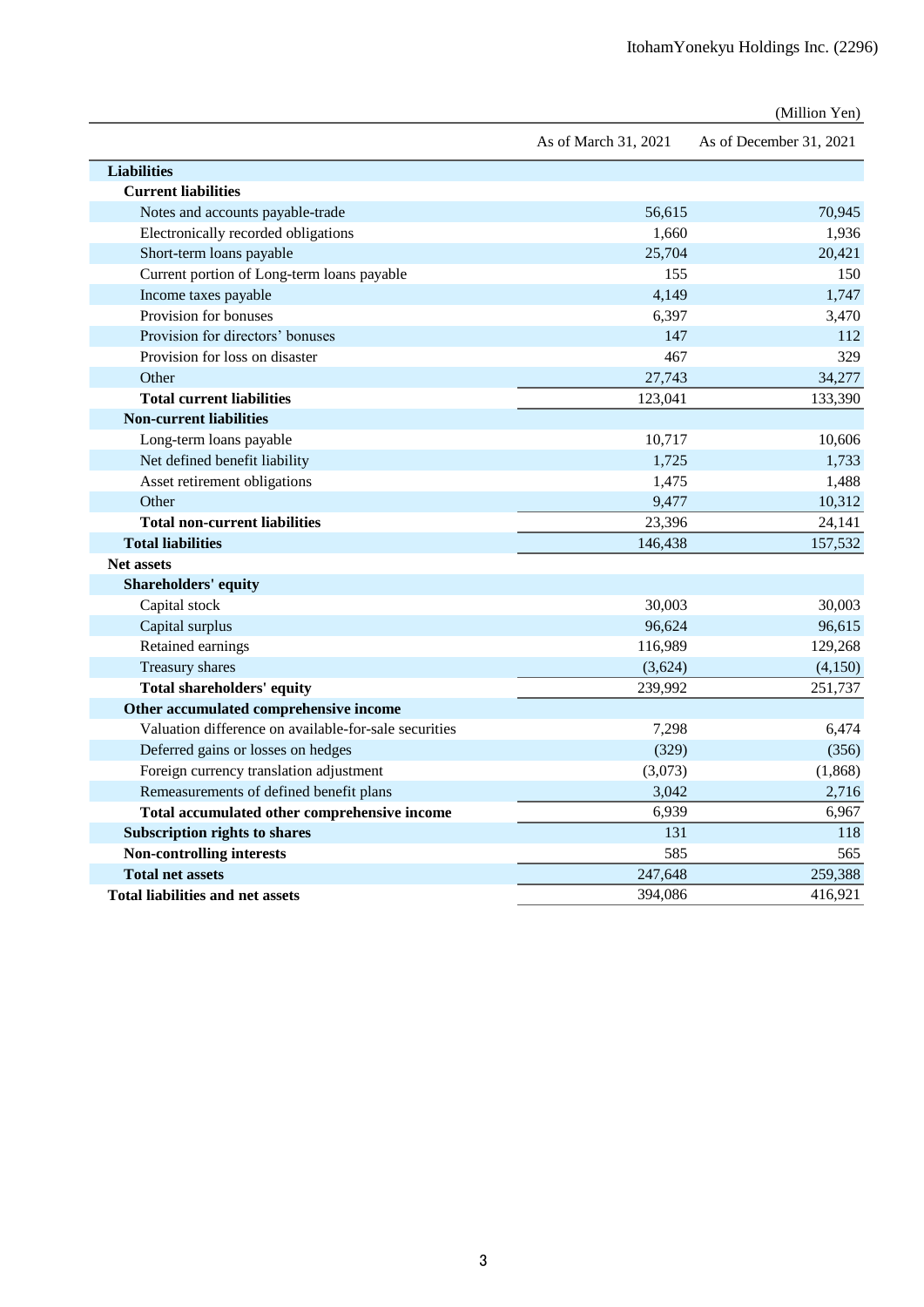## Consolidated Statements of Income and Comprehensive Income ItohamYonekyu Holdings Inc. (2296) Consolidated Statements of Income

(April 1,2021 – December 31, 2021)

|                                                                         |                   | (Million Yen)     |
|-------------------------------------------------------------------------|-------------------|-------------------|
|                                                                         | Nine months ended | Nine months ended |
|                                                                         | December 31, 2020 | December 31, 2021 |
| <b>Net sales</b>                                                        | 646,827           | 655,708           |
| Cost of goods sold                                                      | 536,396           | 550,913           |
| <b>Gross profit</b>                                                     | 110,431           | 104,795           |
| Selling, general and administrative expenses                            | 88,259            | 81,660            |
| <b>Operating profit</b>                                                 | 22,172            | 23,135            |
| Non-operating income                                                    |                   |                   |
| Interest income                                                         | 42                | 27                |
| Dividend income                                                         | 321               | 437               |
| Rent income                                                             | 311               | 320               |
| Insurance income                                                        | 159               | 244               |
| Share of profit in investments accounted for using the<br>equity method | 712               | 1,101             |
| Subsidy income                                                          | 606               | 1,335             |
| Other                                                                   | 468               | 627               |
| <b>Total non-operating income</b>                                       | 2,622             | 4,093             |
| <b>Non-operating expenses</b>                                           |                   |                   |
| Interest expenses                                                       | 292               | 237               |
| Rent on real estate                                                     | 110               | 100               |
| Other                                                                   | 230               | 93                |
| <b>Total non-operating expenses</b>                                     | 633               | 432               |
| <b>Ordinary profit</b>                                                  | 24,161            | 26,796            |
| <b>Extraordinary income</b>                                             |                   |                   |
| Gain on sale of non-current assets                                      | 55                | 5                 |
| Gain on sale of investment securities                                   | 6                 | 55                |
| Insurance income                                                        | 3,003             | 134               |
| Gain on donation of non-current assets                                  |                   | 906               |
| Other                                                                   |                   | 24                |
| <b>Total extraordinary income</b>                                       | 3,065             | 1,126             |
| <b>Extraordinary losses</b>                                             |                   |                   |
| Loss on retirement of non-current assets                                | 249               | 170               |
| Loss on valuation of investment securities                              | 469               |                   |
| Loss on compression of non-current assets                               |                   | 904               |
| Others                                                                  | 12                | 20                |
| <b>Total extraordinary losses</b>                                       | 731               | 1,095             |
| Profit before income taxes                                              | 26,495            | 26,827            |
| Income taxes-current                                                    | 7,182             | 6,315             |
| Income taxes-deferred                                                   | 923               | 1,898             |
| <b>Total income taxes</b>                                               | 8,106             | 8,213             |
| <b>Profit</b>                                                           | 18,388            | 18,613            |
| Profit attributable to non-controlling interests                        | 84                | 30                |
| Profit attributable to owners of parent                                 | 18,304            | 18,582            |